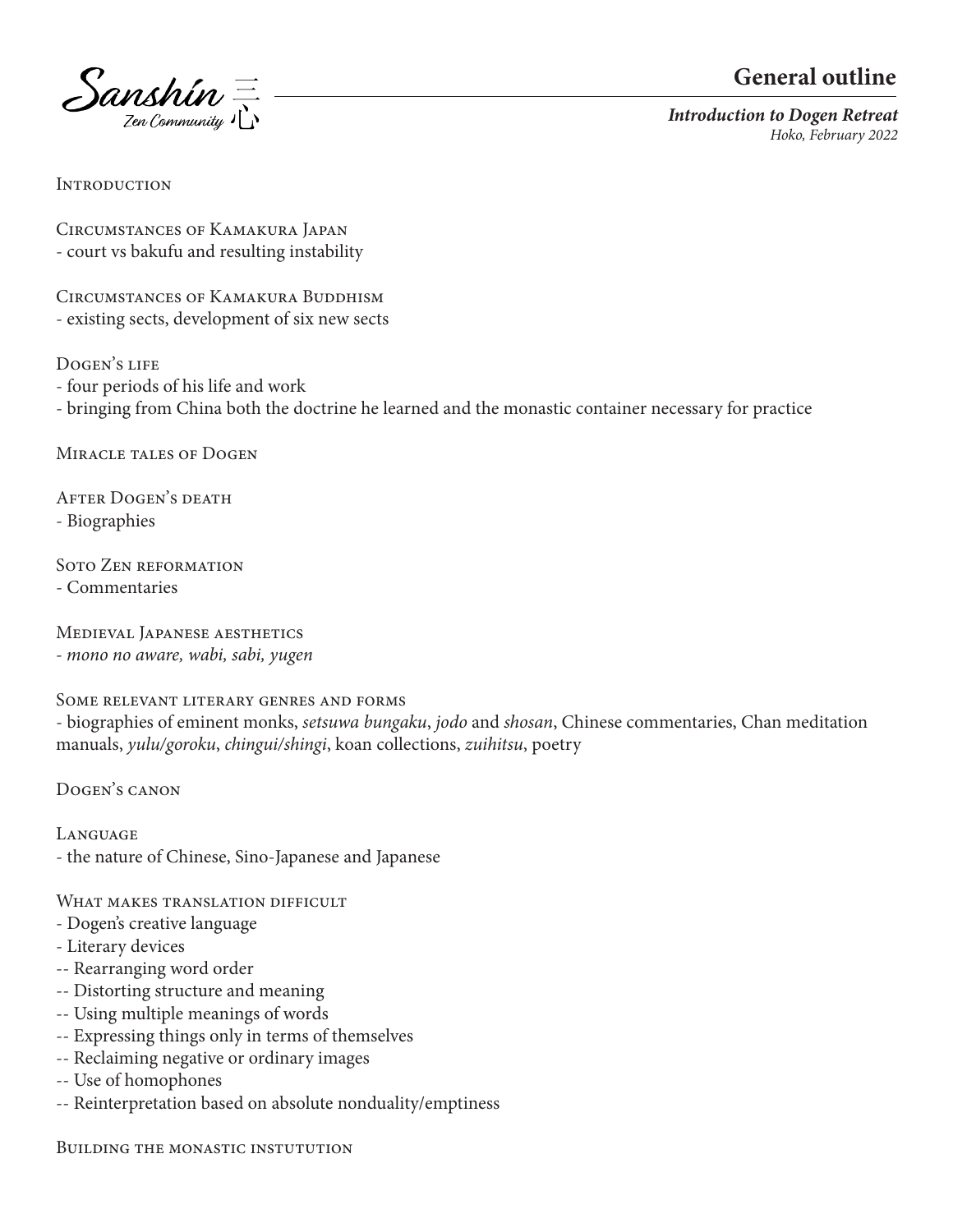**PRECEPTS** 

Dogen and the Lotus Sutra

DOGEN'S AESTHETICS

Dogen's major themes

- Nonduality
- Authentic transmission
- Buddha nature
- Oneness of practice and awakening
- The nature of time
- Total exertion
- Faith
- Deportment
- Perfect expression
- Zazen

THE STATE OF DOGEN STUDIES TODAY - how we can usefully study Dogen's teachings

**CONCLUSIONS** 



# Four Main Periods in the Life of Dogen (1200-1253)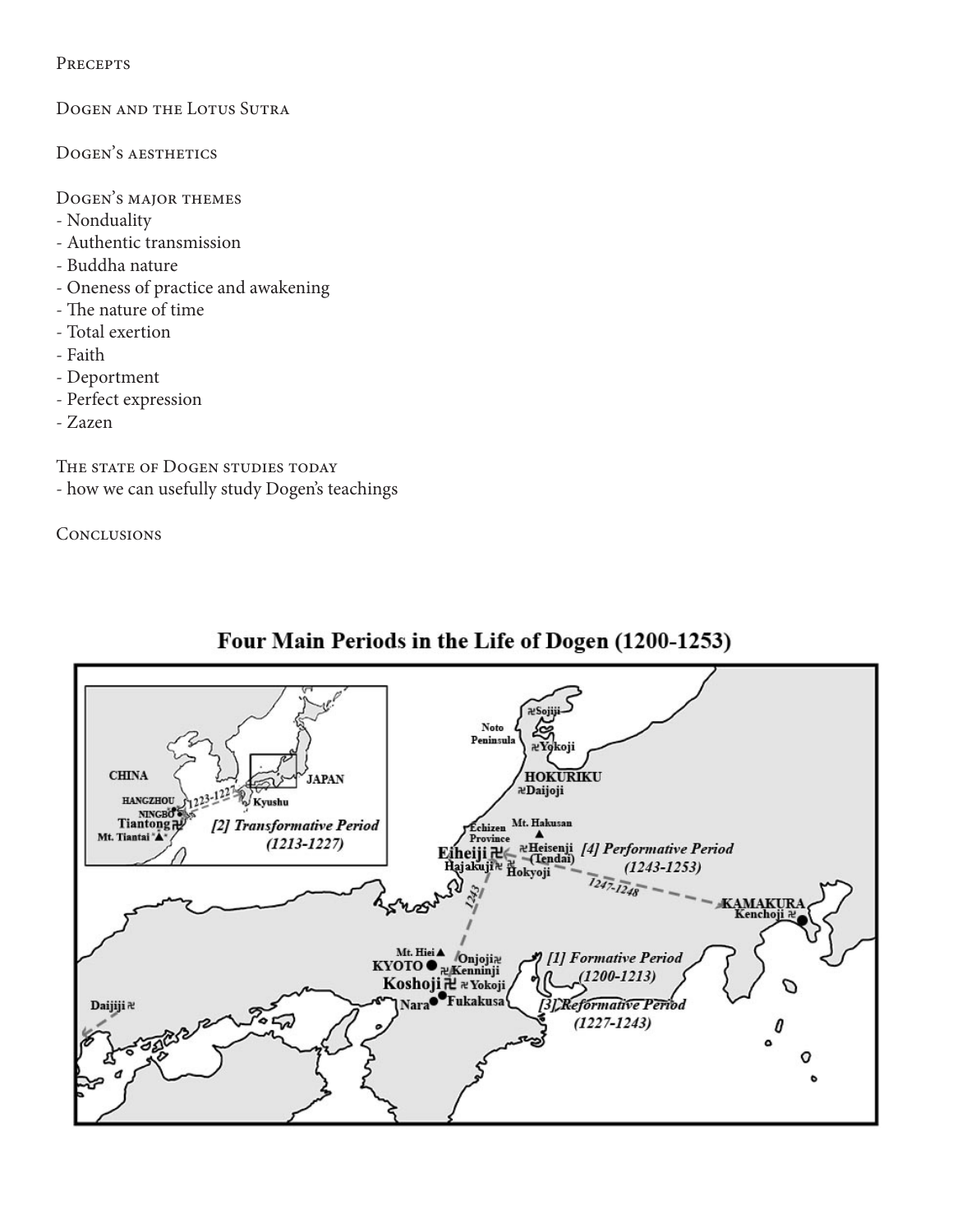# *Dogen's canon*

# *Eihei Koroku or Dogen-osho-koroku (Dogen's Extensive Record)*

Ten volumes of recorded lectures, sermons, sayings and poetry from 1247 to 1252, organized into sections from Kōshōji, Daibutsuji, and Eiheiji. Includes Dōgen's comments on approximately 298 kōan.

*Eihei Shingi:* In 1667, monks at Eiheiji compiled a collection of Dōgen's independent essays on monastic procedures, which they published as *Eihei shingi*; detailed guideline for monastic life modeled on earlier *shingi*. Dogen never claimed that this was original work; he saw himself as transmitting what he learned and practiced in China. He saw the rules as coming straight from the Buddha through the vinaya, to China, to him and Japan. What is innovative is that he doesn't just give dry lists of do-s and don't-s; he mixes them with teachings, koan stories and other things to bring them to life. At the same time, combining the stories and commentary with concrete rules and regulations grounds those stories and makes them more understandable.

# *Eihei Shingi* includes:

- *• Tenzo Kyokun (Instructions for the Cook)* Written in 1237, the text encourages seeing cooking (and by extension all daily activities) as practice
- *• Bendoho (Procedures for Pursuing the Way)* Written between 1244 and 1246, the text provides detailed instructions on zazen, washing the face, wearing the robe, and other activities of monastic life.
- *• Fushukuhanpo (Procedures for Taking Food)* Written between 1246 and, the text gives minute instructions for table manners and other related conduct.
- *• Shuryo shingi* or *Kichijozan Eiheiji shuryo shingi (Regulations for the Common Quarters)* Written in 1249, the text lays out rules for the study hall at Eiheiji.
- *• Taitaikohō (Regulations for Treating One's Seniors)*  Written in 1244, the text consists of sixty-two rules and instructions for inferiors' conduct toward their superiors.
- *• Chiji Shingi or Nihon-koku Echizen Eiheiji Chiji Shingi (Guidelines for Officers of Eiheiji)* Written in 1246, the text provides instructions for the six temple administrators in dealing with the monks. In contrast to the *Taitaikohō*, this work was written for monastic leaders.

# *Fukanzazengi (Universal Recommendation for Zazen)*

**P**robably written immediately after Dōgen's return from China in 1227 and revised later in his life. Written in Chinese and summarizes Dogen's intentions for establishing Zen practice in Japan. Some regard it, along with *Shobogenzo Bendowa,* as the manifesto of Dogen's view of Buddhism. Draws heavily on pre-existing and wellknown Chinese meditation manuals

# *Gakudo Yojinshu or Eihei shoso gakudō-yōjinshū (Advice on Studying the Way)*

Probably written in 1234, and possibly collected and edited by Ejo. Ten sections that address various problems of faith, zazen, and other areas of practice. First published in 1357—the earliest of Dogen's works to be published indicating that it was very highly regarded by sectarians in the Soto tradition.

# *Hokyoki or Hokyojoji (Journal of My Study in China, Record of the Baoqing Era or Memoirs of the Hokyo Period)*

The oldest of Dogen's works; a record of studying and practicing with Nyojo at Mt. Tientong between the first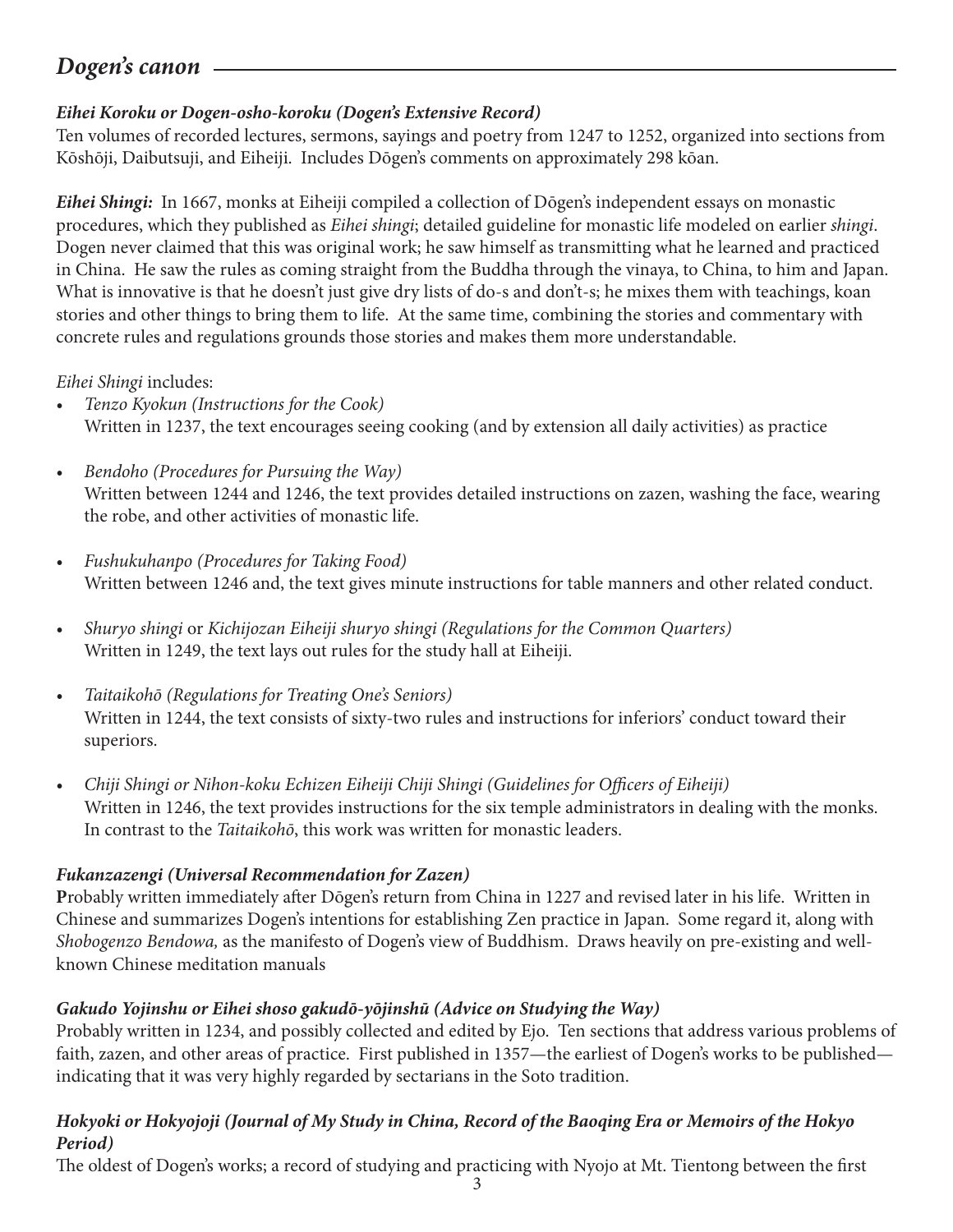and third year of the Baoqing or Hokyo Era (1225-1227). Ejo wrote that Dogen didn't show this text to him in his lifetime; he found the draft soon after Dogen's death and made a fair copy in 1253. Written in Chinese and first published in 1750.

### *Sansho-doei or Dogen-zenji-waka-shu*

An anthology of Dogen's *waka* poems.

# *Shari Soden-ki (Record of Bringing Master Myozen's Relics)*

Written in Japanese in 1227, soon after Dogen returned to Japan.

# *Shinji Shobogenzo, Mana Shobogenzo, or Shobogenzo Sambyaku-soku (300 Cases for Study)*

Three hundred enlightenment stories from Chinese Zen literature chosen by Dogen and compiled without commentary.

# *Shobogenzo Zuimonki (Record of Things Heard)*

Collection of Dogen's talks recorded in Japanese by his leading disciple, Ejo. Ejo collected content between 1235 and 1238, but some of his students completed the book after his death based on his notes. Major themes include practicing the way for the sake of the way and for liberating beings; freedom from entanglements and learned understanding; and selflessness. There are three versions: the first published edition of 1651; the so-called popular edition with a preface by Menzan Zuiho from 1770; and the Choenji edition discovered in 1941.

# *Shobogenzo (Treasury of the True Dharma Eye)*

Collection of talks and essays written in Japanese that intersects two traditional aspects of teaching:

- studies of scriptures and texts of Buddhist teachings
- emphasis on direct experience of the essence of those teachings

Various versions exist with differing numbers of fascicles. Dogen may have been planning for 75 with an additional 12, or for a 100-fascicle version which was not completed before he died. The currently popular 95-fascicle version was edited in 1690 by Kozen (1648–1693), who arranged the fascicles chronologically; previous versions were arranged thematically.

Dogen typically quotes Chinese koan stories or other Chinese texts and provides commentary that deepens or expands the usual understanding of the passage. More than 500 koans are covered in the entire work.

After Dōgen's death, fascicles from various compilations were mixed together (sometimes with unrelated compositions) to produce many other separate editions, each independent from the others. In 1796, monks at Eiheiji began work on publishing an officially sanctioned "head temple" (*honzan*) edition of the Shobogenzo. It was revised in 1906 to include 95 fascicles, arranged in a rough chronological order.

# *The seventy-five fascicle edition*

- 1. Genjo-koan (The Koan Realized in Life)
- 2. Maka-hannya-haramitsu (The Perfection of Great Wisdom)
- 3. Bussho (Buddha-Nature)
- 4. Shinjin-gakudo (Understanding the Way with the Body-Mind)
- 5. Sokushin-zebutsu (This Mind Itself Is Buddha)
- 6. Gyobutsu-iigi (The Active Buddha's Venerable Demeanor)
- 7. Ikka-myoju (One Luminous Pearl)
- 8. Shin-fukatoku (The Mind Unattainable)
- 9. Kobutsushin (The Mind of the Ancient Buddha)
- 10. Daigo (Great Enlightenment)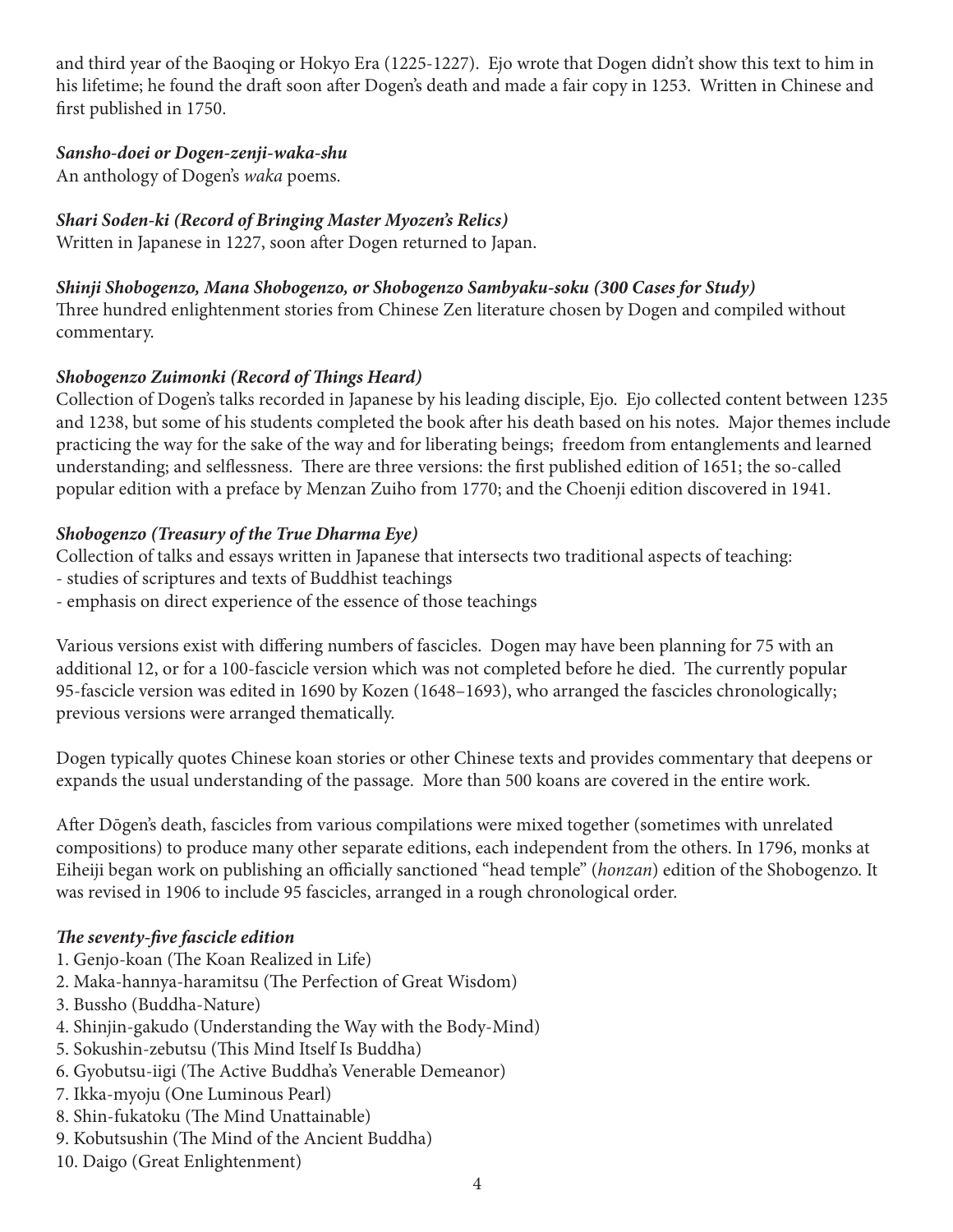- 11. Zazengi (The Method of Zazen)
- 12. Zazenshin (Admonitions for Zazen)
- 13. Kaiin-zammai (The Ocean-Reflections Samadhi)
- 14. Kuge (The Flowers of Emptiness)
- 15. Komyo (The Radiant Light)
- 16. Gyoji (I and II) (Activity)
- 17. Immo (Thusness)
- 18. Kannon (AvalokiteŸvara)
- 19. Kokyo (The Primordial Mirror)
- 20. Uji or Yuji (Existence-Time)
- 21. Juki (The Assurance of Enlightenment)
- 22. Zenki (Total Dynamism)
- 23. Tsuki or Toki (The Moon)
- 24. Gabyo or Gabei (The Painted Picture of a Cake)
- 25. Keisei-sanshoku (Stream Sounds, Mountain Sights)
- 26. Bukkojoji (Going beyond Buddha)
- 27. Muchu-setsumu (Expounding a Dream within a Dream)
- 28. Raihai-tokuzui (Attainment of the Marrow through Reverence)
- 29. Sansuikyo (The Mountains-and-Waters Sutra)
- 30. Kankin (Sutra Reading)
- 31. Shoaku-makusa (Not to Commit Any Evil)
- 32. Den'e (Transmission of the Robe)
- 33. Dotoku. (Expression)
- 34. Bukkyo (Buddha's Teachings)
- 35. Jinzu (Supranormal Powers)
- 36. Arakan (Arahat)
- 37. Shunju (Spring and Autumn)
- 38. Katto (Entwined Vines)
- 39. Shisho (The Genealogical Records)
- 40. Hakujushi (Cypress Trees)
- 41. Sangai-yuishin (The Triple World Is Mind-Only)
- 42. Sesshin-sessho (Discourse on Mind and Its Essence)
- 43. Shoho-jisso (All Things Themselves Are Their Ultimate Reality)
- 44. Butsudo (The Buddha-Way)
- 45. Mitsugo (Intimate Words)
- 46. Mujo-seppo (Sermons of Insentient Beings)
- 47. Bukkyo (The Buddhist Sutras)3
- 48. Hossho (Dharma-Nature)
- 49. Darani (Spells)
- 50. Semmen (Washing the Face)2
- 51. Menju (Face-to-Face Transmission)
- 52. Busso (The Buddhas and Ancestors)
- 53. Baika (Plum Blossoms)
- 54. Senjo (Washing and Cleansing)
- 55. Jippo (The Ten Directions)
- 56. Kembutsu (Meeting the Buddhas)
- 57. Hensan (Extensive Pilgrimages)
- 58. Ganzei (The Eyeball)
- 59. Kajo (Everyday Life)
- 60. Sanjushichihon-bodaibumpo (Thirty-seven Qualities of Enlightenment)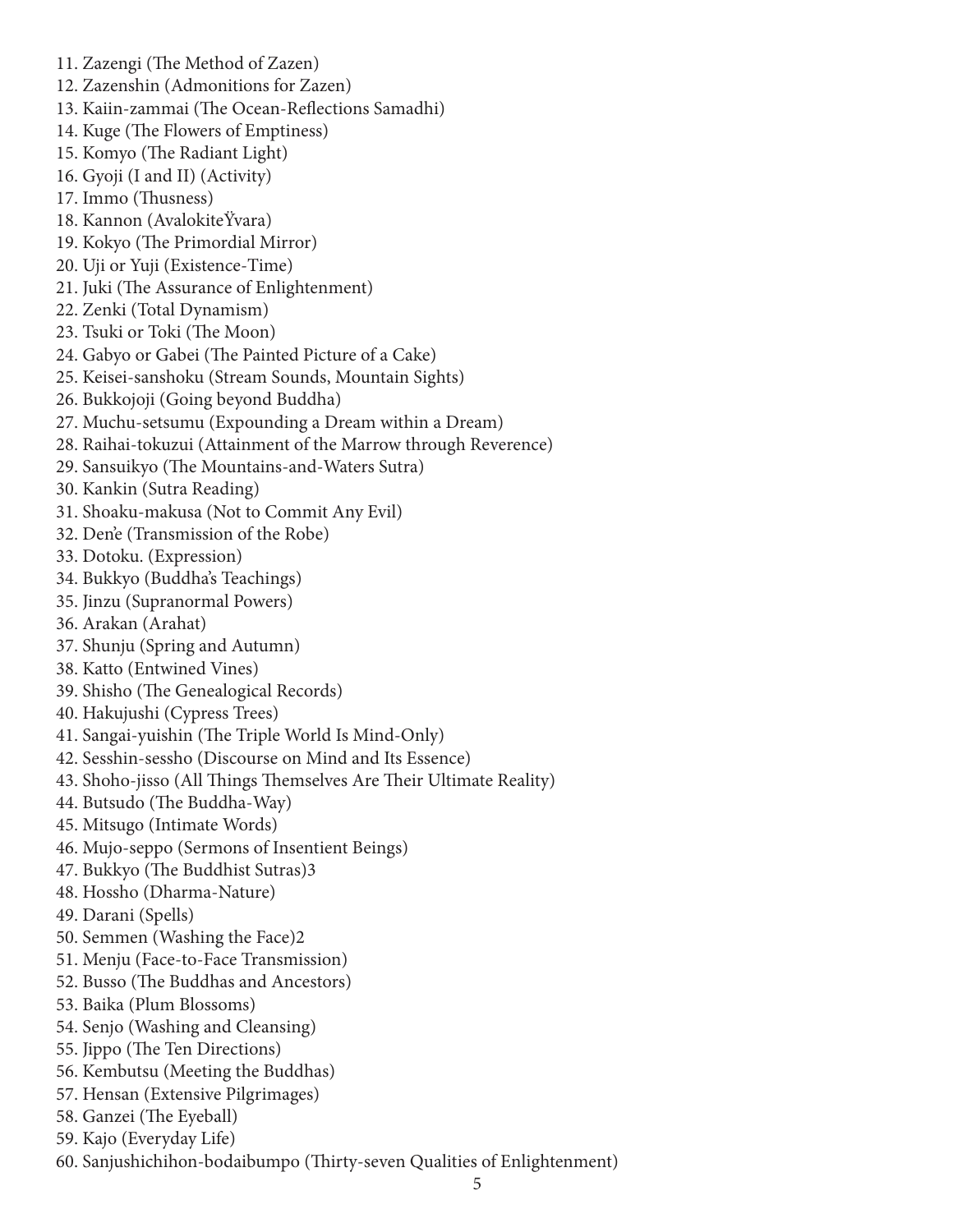- 61. Ryugin (Dragon Song)
- 62. Soshi-seiraii (The Meaning of Bodhidharma's Coming from the West)
- 63. Hotsu-mujoshin (Awakening the Supreme Mind)
- 64. Udonge (The Udumbara Flower)
- 65. Nyorai-zenshin (Tathagata's Whole Body)
- 66. Zammai-ozammai (The Samadhi of Samadhis)
- 67. Temborin (Turning the Wheel of Dharma)
- 68. Daishugyo (Great Spiritual Discipline)
- 69. Jisho-zammai (The Samadhi of Self-Enlightenment)
- 70. Koku (Empty Space)
- 71. Hatsuu, Hau, or Hou (An Alms Bowl)
- 72. Ango (The Monastic Retreat)
- 73. Tashintsu (The Power of Knowing Other Minds)
- 74. O–saku-sendaba (The Ruler Seeking the Sendaba)
- 75. Shukke (The Monastic's Life)

# *The twelve-fascicle edition*

- 1. Shukke-kudoku (Merits of the Monastic's Life)
- 2. Jukai (Receiving the Precepts)
- 3. Kesa-kudoku (Merits of the Monastic's Robe)
- 4. Hotsu-bodaishin (Awakening the Thought of Enlightenment)
- 5. Kuyo-shobutsu (Honoring All the Buddhas)
- 6. Kie-bupposobo (Taking Refuge in the Three Treasures)
- 7. Jinshin-inga (Deep Faith in Causation)
- 8. Sanjigo (Karmic Retribution in the Three Stages of Time)
- 9. Shime (The Four Kinds of Horses)
- 10. Shizenbiku (A Monastic in the Fourth Dhy›na)
- 11. Ippyakuhachi-homyomon (One Hundred and Eight Teachings)
- 12. Hachi-dainingaku (The Eight Awarenesses of Great Persons)

# *Other fascicles*

- 1. Bendowa (Discourse on the Practice of the Way)
- 2. Bodaisatta-shishobo (Four Virtues of the Bodhisattva)
- 3. Hokke-ten-Hokke (The Lotus Sutra Turning Itself)
- 4. Shoji (Birth and Death)
- 5. Yuibutsu-yobutsu (Only between a Buddha and a Buddha)

# *Shushō-gi*

Five chapters of material taken from the Shobogenzi and intended to provide the main teachings of Soto Zen in easily understandable form. Created in 1890 by collaboration between Eiheiji and Sojiji but compiled and edted mainly by laypeople. Zazen and monastic life are largely omitted as topics, or at least not emphasized.

# **Commentaries on Dogen's writings**

*Shobogenzo Okikigakisho or Shobogenzo Gosho (Selected Commentaries)* by Sen'e: based on Sen'e's direct hearing of Dogen's teisho. Considered the most authoritative commentary. *Shobogenzo Monge (Hearing and Understanding)* by Menzan: detailed explanations of Dogen's teaching. *Shobogenzo Sanshu (Study Notes)* by Honko: scholarly work in Chinese *Shobogenzo Shiki (Personal Comments)* by Zokai: more accessable version of *Sanshu Shobogenzo Benchu (Critical Notes)* by Tenkei: controversial commentary deemed heretical by some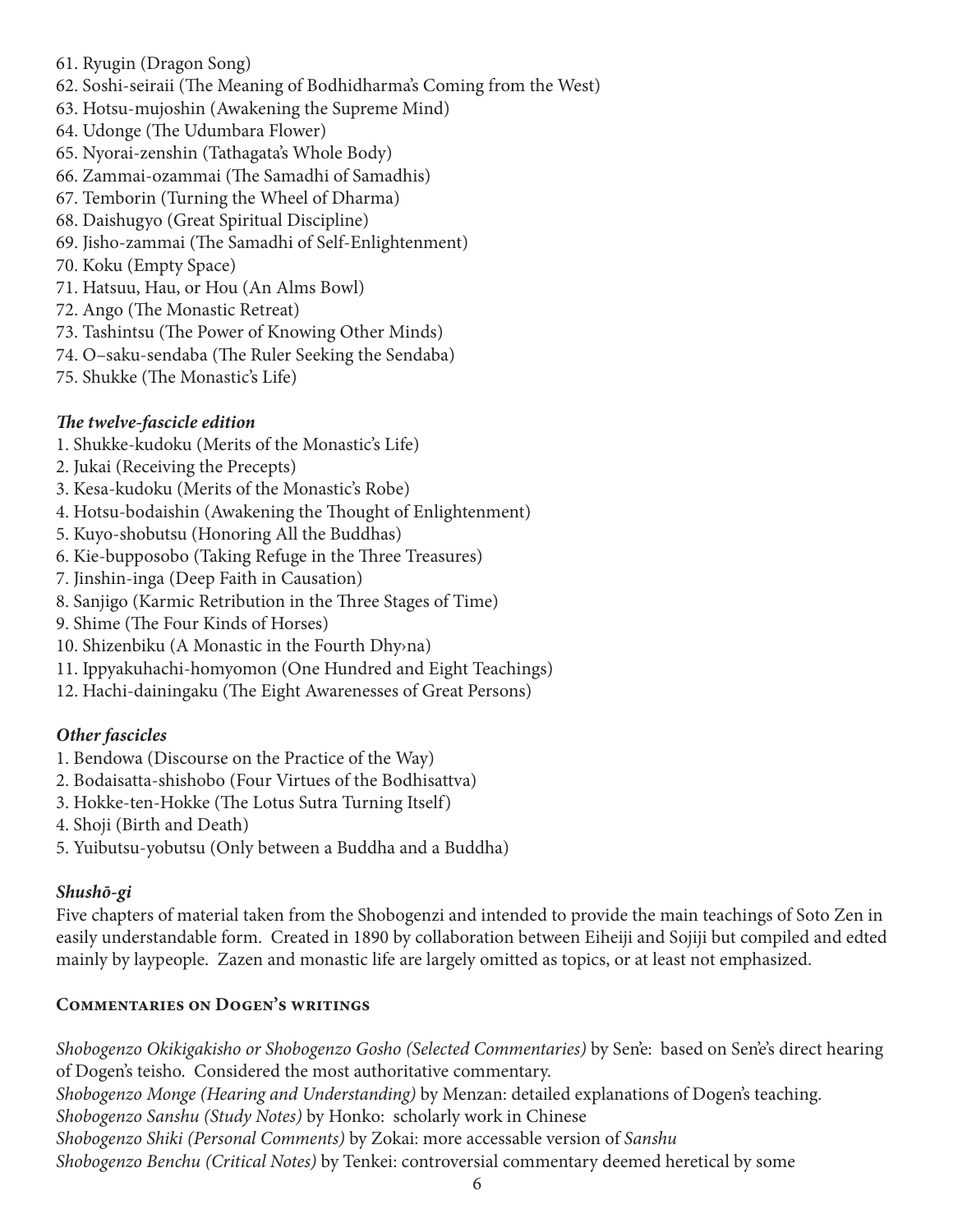

# **Summaries of Shobogenzo fascicles**

*Introduction to Dogen Retreat Hoko, February 2022*

### *Ango: The Retreat*

The meaning of the three-month practice period.

### *Arakan: The Arhat*

Since there is only one Buddhism which has been transmitted from Shakamuni to us, there can't be any difference between Theravada Buddhism and Mahayana Buddhism.

### *Baika: Plum Blossoms*

Dogen quotes his teacher's poems and preachings on plum blossoms, which bloom in the very early spring.

*Bendōwa: A Talk about Pursuing the Truth* Zazen is equated with pursuing the truth.

### *Bodaisatta-shishōbō: Four Elements of a Bodhisattva's Social Relations*

Giving, kind speech, helpful conduct and identity of purpose, or cooperation.

### *Bukkyō: The Buddha's Teaching*

The importance of both practice and theory in transmitting the dharma to others.

### *Bukkyō The Buddhist Sutras*

The need both to practice zazen and to read sutras in realizing awakening.

# *Busshō: Buddha-nature*

Buddha-nature was usually understood as the potential for awakening, something inherent that grows naturally day by day. Dogen explains that buddha-nature is neither something we have nor something we don't have but the reality of the body and mind in the present moment.

### *Busso: The Buddhist Patriarchs*

A list of the lineage from the seven Buddhas before Buddha through Tendo Nyojo

### *Butsudō: The Buddhist Truth*

There is only one Buddhism or Buddhist truth, and dividing it up into sects is not helpful.

### *Butsu-kōjō-no-ji: The Matter of the Ascendant State of Buddha*

How and why a buddha continues to practice after attaining the truth.

### *Daigo: Great Realization*

Realization is not only intellectual understanding but a more concrete manifestation of understanding within the reality of actual life.

### *Dai-shugyō: Great Practice*

Discusses the famous Chinese story about Master Hyakujō Ekai and a wild fox and whether or not someone of great practice falls into cause and effect. He considers the difference between these viewpoints to be only a matter of intellectual thought; someone of great practice transcends both the negation and the affirmation of the law of cause and effect by acting here and now in the real world.

### *Darani: Dhāranī*

Prostrations as dhāranī (spells or incantations).

### *Den-e: The Transmission of the Robe*

Similar in content to *Kesa-kudoku*, this fascicle may have been a draft of that lecture.

### *Dōshin: The Will to the Truth*

Covers the will to the truth, devotion to the Three Treasures, the making of buddha images and practicing zazen.

### *Dōtoku: Able to Speak*

The meaning of expressing the truth.

### *Gabyō: A Picture of a Rice Cake*

Theories and concepts can't satisfy hunger, but they can be used to understand and explain the truth. All existence has both a physical, material side and a conceptual, mental side, and these two aspects are inseparable in reality. Without a picture of a rice cake—that is, the concept "rice cake"—we can never find the real existence of rice cakes.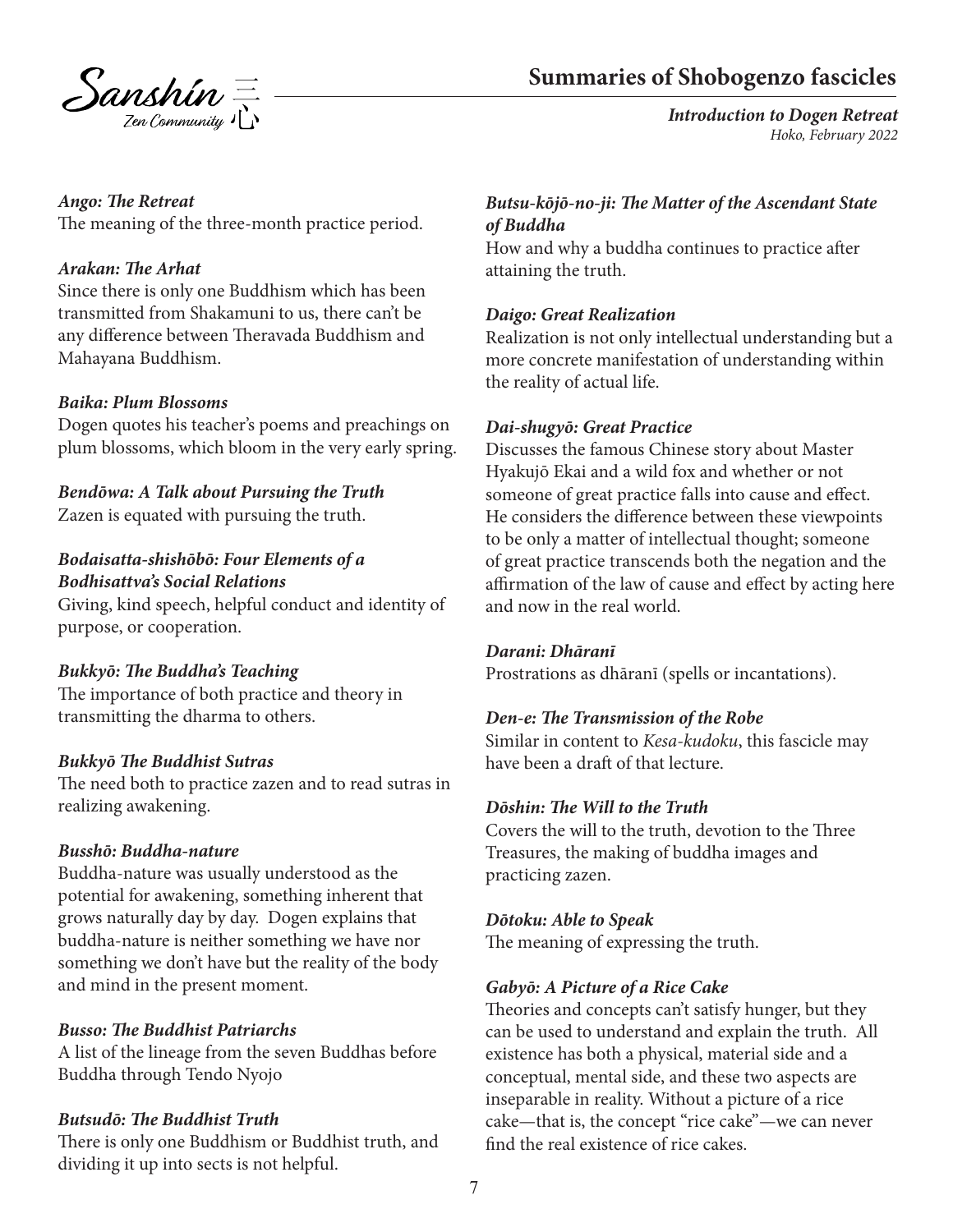### *Ganzei: Eyes*

Explanation of the viewpoint of Shakyamuni, seeing with the eyes of Buddha.

### *Genjō-kōan: Actualizing the Fundamental Point*

The nature of reality as the functioning of the universe, which is the basis of Buddhist practice and understanding.

### *Gyōbutsu-yuigi: The Dignified Behavior of Acting Buddha*

Action is existence itself; without acting, beings have no existence. Dōgen explains the dignified action of Buddhas as the embodiment of awakening and the dharma.

*Gyōji: [Pure] Conduct and Observance [of Precepts]* How Buddhas take action in accord with the precepts

# *Hachi-dainingaku: The Eight Truths of a Great Human Being*

Dogen's last teaching, echoing the last teaching of Shakyamuni.

### *Hakujushi: Cedar Trees*

Discusses a koan story dealing with the thusness of Bodhidharma's intention in coming to China.

### *Hatsu-u: The Pātra*

The meaning of the almsbowl.

### *Hensan: Thorough Exploration*

Thorough exploration is accomplished not by traveling around but by investigating the dharma under one true teacher.

### *Hokke-ten-hokke: The Flower of Dharma Turns the Flower of Dharma*

The universe as manifested in the Lotus Sutra.

### *Hōsshō: The Dharma-nature*

The universe is neither spiritual nor material, but something real; however, it's very difficult to express the universe as something real using words.

### *Hotsu-bodaishin: Establishment of the Bodhi-mind*

The whole universe appears and disappears at every moment; understanding this is important in resolving the conflict between human freedom and the law of cause and effect; that is, free will versus determinism.

### *Hotsu-mujōshin: Establishment of the Will to the Supreme*

The Buddhist truth can never be pursued for any purpose other than the truth itself.

### *Ikka-no-myōju: One Bright Pearl*

Commentary on Gensha Shibi's phrase that the whole universe in all directions is as splendid as a bright pearl.

#### *Inmo: It*

The truth is originally ineffable.

### *Ji-kuin-mon: Sentences to Be Shown in the Kitchen Hall*

Cooking is Buddhist practice itself.

### *Jinzū: Mystical Power*

Affirms the existence of Buddhist mystical powers as something real rather than supernatural: the abilities we use in daily life.

### *Jishō-zanmai: Samādhi as Experience of the Self*

*Jishō-zanmai* is not an intellectual state referred to as "enlightenment" that we strive to attain.

### *Jukai: Receiving the Precepts*

The value of receiving the precepts and an outline of the precept-receiving ceremony.

### *Juki: Affirmation*

The meaning of Buddha's affirmation that we will attain awakening and why the sutras so often describe such affirmations.

#### *Juppō: The Ten Directions*

The nature and meaning of space.

### *Jū-undō-shiki: Rules for the Cloud Hall*

Dogen's rules for Koshoji, the first temple he established and the first in Japan to include a zazen hall.

### *Kai-in-zanmai: Samādhi Like the Sea*

Mutual interrelation between subject and object here and now in zazen.

### *Kajō: Everyday Life*

Buddhist life is nothing other than our daily life.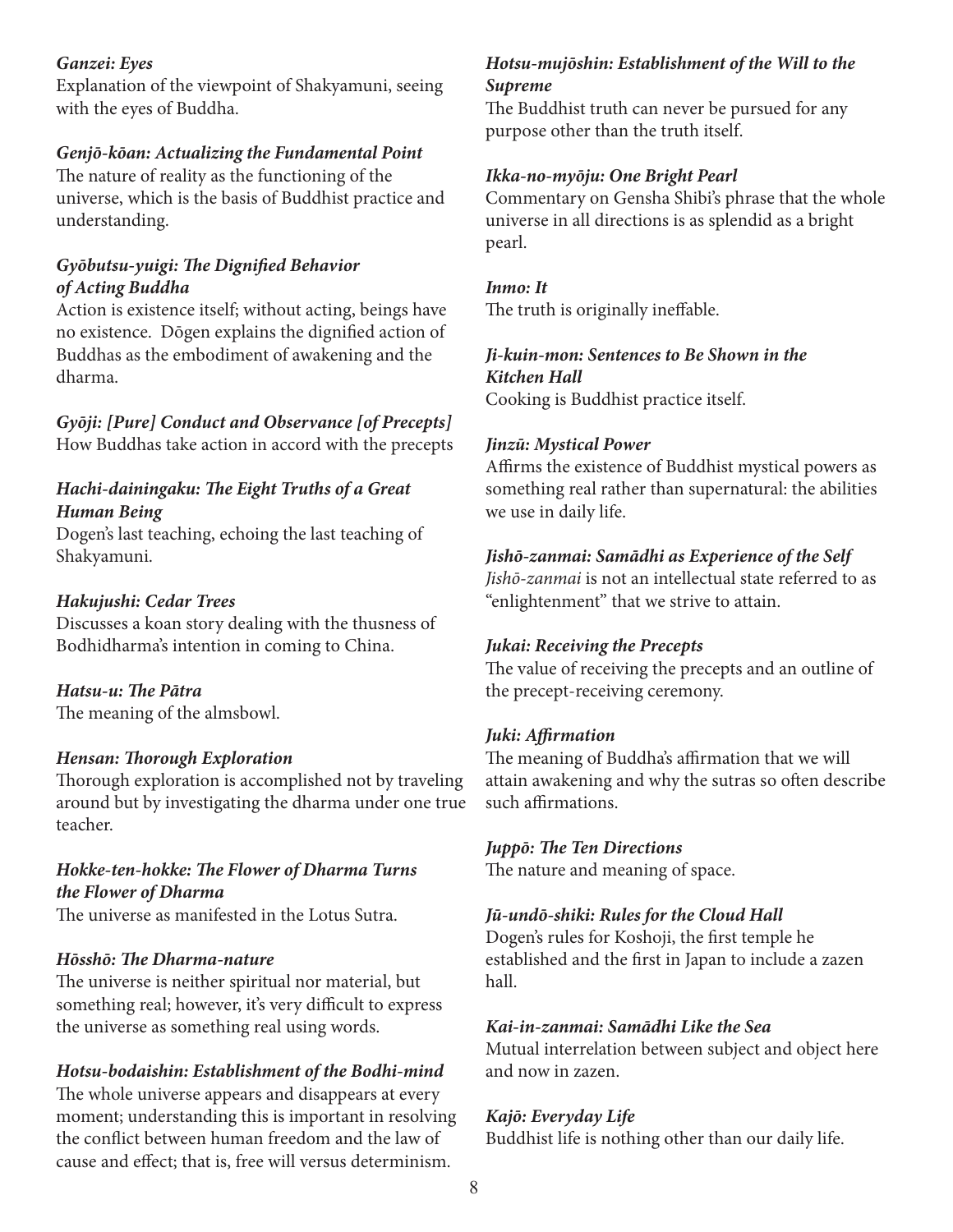### *Kankin: Reading Sutras-*

Exploration of whether or not reading and reciting sutras gets us to the truth, the universe itself as a sutra, and reading as a broader action.

### *Kannon: Avalokiteśvara*

Avalokiteśvara as a symbol of a life-force that is more fundamental to living beings than compassion.

### *Kattō: Entangement*

Ineffable reality is very direct but also complicated.

### *Kenbutsu: Meeting Buddha*

In order to meet buddhas it is necessary first to become buddha, because buddhas can be seen only by buddhas.

### *Kesa-kudoku: The Merit of the Kasāya*

Explains and praises the merit of the okesa (and, by extension, the rakusu).

# *Keisei-sanshiki: The Voices of the River Valley and the Form of the Mountains*

This world as the truth itself and nature as a face of that truth, constantly manifesting and preaching the dharma.

# *Kie-sanbō: Taking Refuge in the Three Treasures*

Emphasizes the importance of devoting ourselves to the Three Treasures.

### *Kobusshin: The Mind of Eternal Buddhas*

The oneness of the mind of eternal buddhas and miscellaneous concrete things.

# *Kokū: Space*

The nature of space.

### *Kokyō: The Eternal Mirror*

Eternal mirror as an individual mental or intuitive faculty, as the world itself, and as universal wisdom (prajna).

### *Kōmyō: Brightness*

Brightness as another image for awakening: both our own behavior and the entire universe is nothing other than our own brightness.

### *Kūge: Flowers in Space*

Exploring whether or not phenomena actually exist in this world.

### *Kuyō-shobutsu: Serving Offerings to Buddhas*

Explaining the value of making real offerings and affirming the serving of offerings as a demonstration of sincere belief, whether or not the offerings are materially valuable. The value is in the serving of the offering itself, which is just Buddhist conduct.

### *Maka-hannya-haramitsu: Mahāprajñāpāramitā*

Interpretation of the Heart Sutra as an explanation of prajna that arises in zazen.

### *Menju: Face-to-Face Transmission*

Transmission can't be actualized solely through explanations with words, or simply by passing on a manuscript. For this reason, the dharma that Shakuyamuni taught has been transmitted in person from master to disciple since the beginning. Without this personal contact, the dharma cannot be transmitted.

### *Mitsugo: Secret Talk*

Something communicated directly without sound can still be recognized and understood.

### *Muchū-setsumu: Preaching a Dream in a Dream*

We live in a dream because we can't grasp the reality of this moment, and at the same time preaching the dharma by simply living our lives is preaching a kind of dream within that dream.

# *Mujō-seppō: The Non-emotional Preaches the Dharma*

Anything that is not emotional can preach the dharma; an exploration of the true nature of Buddhist preaching.

*Nyorai-zenshin: The Whole Body of the Tathāgata* Buddhist sutras are Shakyamuni's whole body, or the real form of the universe.

# *Ō-saku-sendaba: A King's Seeking of Saindhava* The multiple meanings of words and the ambiguous nature of reality.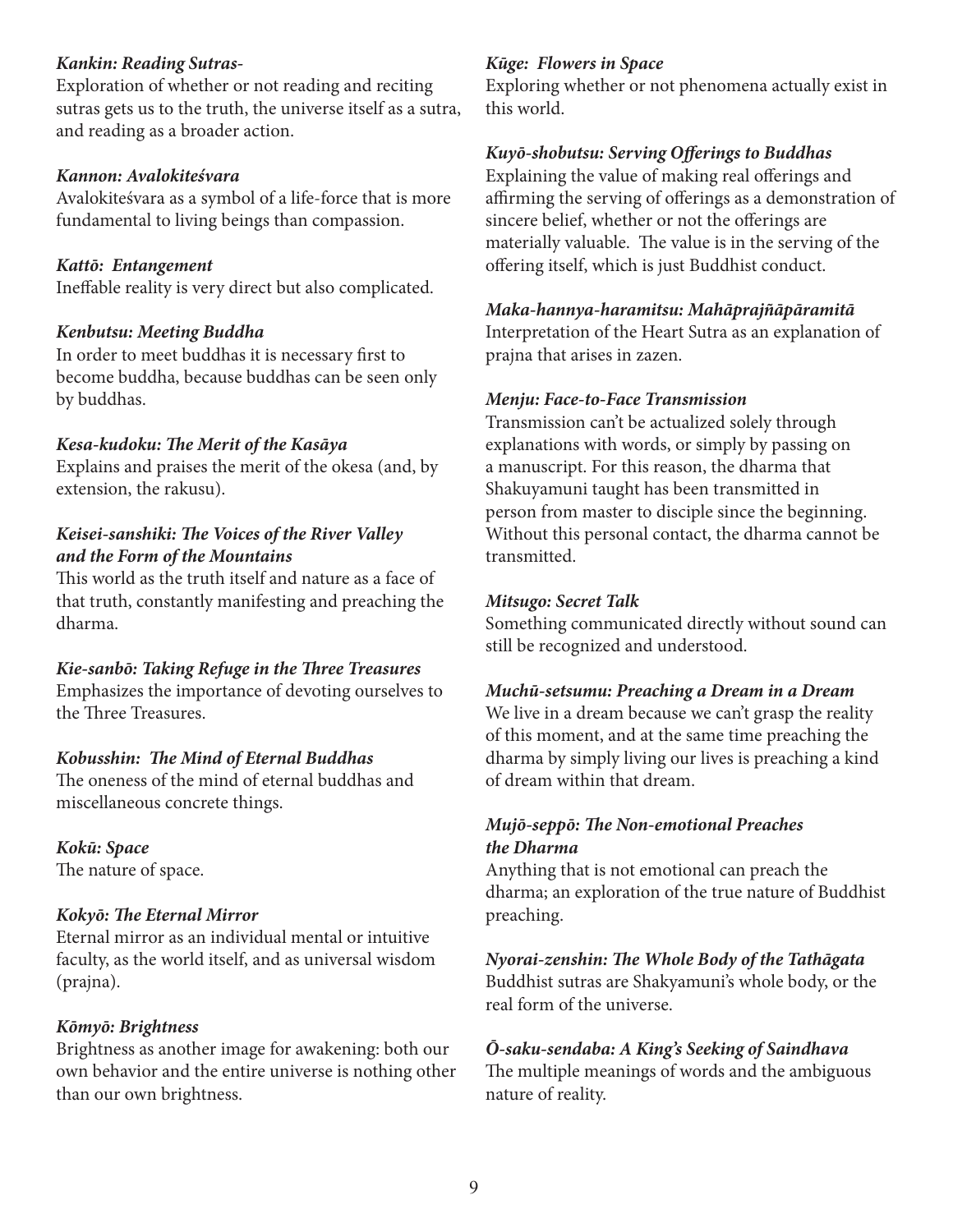### *Raihai-tokuzui: Prostrating to the Marrow of Attainment*

Whatever or whoever expresses the truth should be wholeheartedly revered, including children, women, laypeople, devils or animals.

### *Ryūgin: The Dragon's Song*

The dragon's song is not a sound but something that can't be heard with the ears alone; that is, quietness, nature, the universe, or reality. While we shouldn't readily believe in the existence of something mystical, we also shouldn't limit reality to the area of sensory perception.

### *Sangai-yuishin: The Triple World Is Only the Mind*

Reality exists in the contact between subject and object; from this viewpoint, when we say that the world is only the mind, we also need to say that the mind is only the world, to express the fact that the relationship is a mutual one.

# *Sanji-no-gō: Karma in Three Times*

Affirming the validity of the law of cause and effect in all cases without exception even though there is a lapse of time between our actions and the results of our actions.

# *Sanjūshichi-bon-bodai-bunpō: Thirty-seven Elements of Bodhi*

Explaination of these elements, usually considered Theravada teachings, from the perspective of zazen practice. Dogen maintains that there is only one Buddhism and doesn't make a distinction between vehicles.

### *Sansuigyo: The Sutra of Mountains and Water*

Nature as a sutra, completely expressing reality or truth itself.

### *Senjō: Washing*

Explanation of taking care of the physical body as practice.

### *Senmen: Washing the Face*

The meaning of the daily activities of taking a bath and washing the face as practice.

# *Sesshin-sesshō: Expounding the Mind and Expounding the Nature*

Refuting the idea that the truth can never embrace

intellectual activity such as expounding mind and nature. Dogen presents expounding as the manifestation of the mind and nature in the real world rather than denying it.

# *Shime: The Four Horses*

Explaining the differences between the levels of intuition that practitioners exhibit in studying Buddhism. Studying Buddhism is not based only on intellectual teachings; the ability to intuitively understand the teacher's teachings is also important.

# *Shin-fukatoku: Mind Cannot Be Grasped (the former and the latter)*

Mind cannot exist independently of the external world, all existence is the instantaneous contact between mind and the external world. Contents of the two chapters are different but the meaning is similar.

# *Shinjin-gakudō: Learning the Truth with Body and Mind*

Truth is attained not by the intellect alone but through action. Therefore, learning the truth in Zen includes both physical and mental pursuit of the it and these are always combined in the oneness of action.

### *Shinjin-inga: Deep Belief in Cause and Effect*

Refutes the view that the Buddhist theory of belief in cause and effect belongs to Theravada Buddhism, and that Mahayana Buddhists are able to transcend the rule of cause and effect.

### *Shisho: The Certificate of Succession*

Why the certificate is revered and Dogen's own experiences of seeing such certificates in China.

### *Shizen-biku: The Bhikku in the Fourth Dhyāna*

Takes up the story of a monk who mistakenly thought that his own state was the state of the arhat and fell into a hell realm at his death. Dogen also give a strong warning against the serious mistake of believing that Buddhism, Confucianism, and Daoism all teach the same thing.

### *Shoaku-makusa: Not Doing Wrongs*

The nature of morality as both a practical and abstract matter.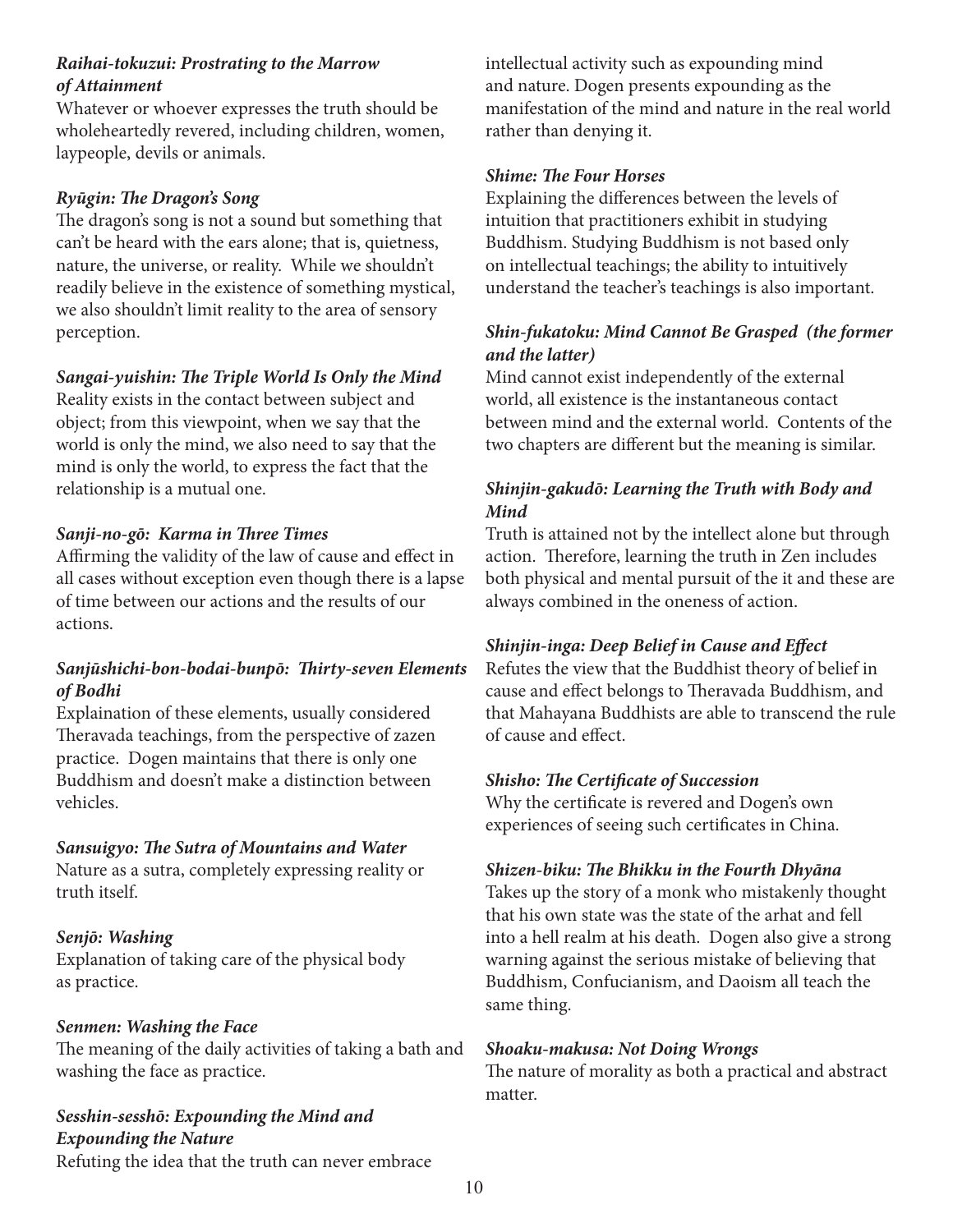### *Shohō-jissō: All Dharmas are Real Form*

Explanation of the teaching in the Lotus Sutra that all dharmas are real form, as opposed to the idealist view that phenomena are not substantially real and the materialist approach of breaking things into parts and losing the larger meaning of the whole.

### *Shōji: Life and Death*

We are not able to understand intellectually what our life and death are; their meaning is embedded in our real day-to-day life itself, where life and death both exist in undivided wholeness.

### *Shukke: Leaving Family Life*

Explains the custom of leaving home to ordain.

### *Shukke-kudoku: The Merit of Leaving Family Life*

Praising the merit of leaving family life and becoming a monk. It's necessary to transcend family life because the habits we form and the influence of the family tend to prevent us from seeing clearly what the truth is.

### *Shunjū: Spring and Autumn*

Describes the Buddhist attitude toward cold and heat.

### *Soku-shin-ze-butsu: Mind Here and Now Is Buddha*

Dispels the notion that if our minds here and now are just buddha, whatever we do is right and no effort to practice, understand or realize the dharma is necessary.

# *Soshi-sairai-no-i: The Ancestral Master's Intention in Coming from the West*

Explanation of a famous discussion between Kyōgen Chikan and his disciple about the real meaning of Bodhidharma's intention in coming to China.

### *Tashintsū: The Power to Know Others' Minds*

Exploration of whether or not it's possible for Buddhist practitioners to attain a mystical power allowing them to see into others' minds.

### *Tenbōrin: Turning the Dharma Wheel*

The preaching of Buddhism can be done in all places and at all times, and these preachings have universal validity. To preach true Buddhism is to practice zazen throughout one's life.

### *Tsuki: The Moon*

The moon as a symbol of the relationship between an abstract concept and a concrete entity and between subject and object.

### *Udonge: The Udumbara Flower*

The meaning of the udumbara flower as a symbol of dharma transmission. Dogen also asserts that even if a sutra was produced in China, after its words have been discussed by Buddhist masters it becomes a sutra that expresses Shakyamuni's true intention; we need not worry whether or not it was written in India.

### *Uji: Being-time*

Explanation of how existence and time intersect in the present moment, completely realized in action.

### *Yui-butsu-yo-butsu: Buddhas Alone, Together with Buddhas*

Explains the nature of buddhas.

### *Zazengi: The Standard Method of Zazen*

The formal method of practicing zazen.

### *Zazenshin: A Needle for Zazen*

The method and meaning of zazen and liberation from suffering.

### *Zenki: All Functions*

This world, life and death as the realization of all functions.

### *Zanmai-ō-zanmai: The Samādhi That Is the King of Samādhis*

The most important and best samādhi is just the samādhi that we can experience in zazen.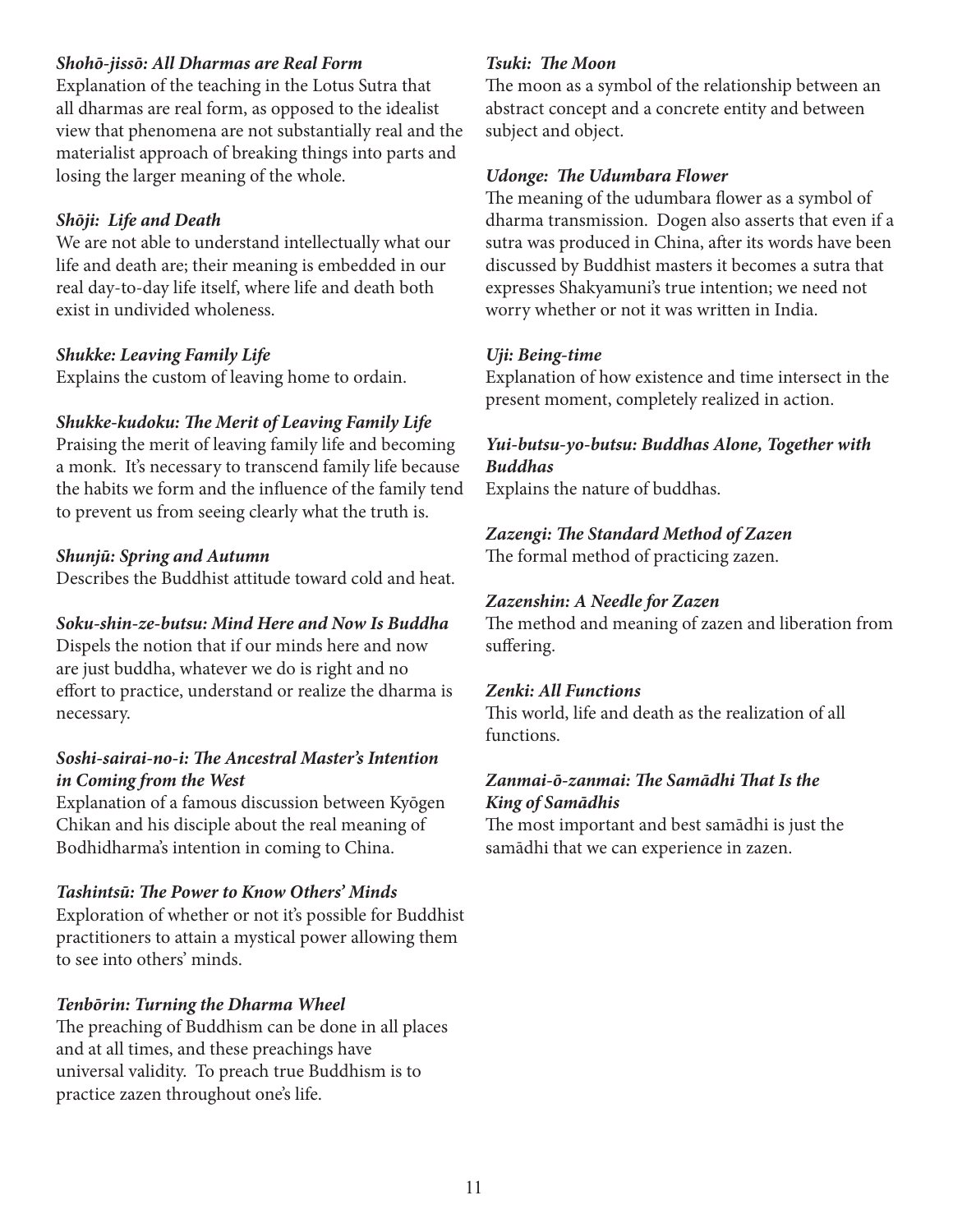# *Examples and exercises*

A modern Buddha said, "Our practice is just to practice one thing at a time wholeheartedly and manifest our own lives moment by moment without evaluation." We should understand that hour after hour, practice is one-thing and one-time, and a one-time-thing. It is holding the heart with Buddha's hands, Buddha's hands carrying out the life of practice, and Buddha's heart realizing this momentary life. What value is there in inside or outside?

# *In Accord with Dignified Cushions and Ladles*

# *219. Dharma Hall Discourse on the Fifteenth Day of the First Month [1247]*

Abundant with ten thousand virtues, the sitting cushions and wooden ladles are dignified. Brushing away every bit of dust, the abbot's chair, and bamboo and wooden utensils, realize it physically. Picked up, they are transparent, and a thousand or ten thousand distinctions are clear. Released, they fall and scatter, and the ten directions and three times are clear. Tell me, how do you act so as to be in accord with such a thing? Do you really know?

*After a pause Dogen said:* The family style is pure white, like plum blossoms, snow, and the moon. At the time of flowering, fortunately there is a way to protect the body. The clouds are bright, the water is delightful, and our effort is totally perfect. Without realizing it, our entire body enters the emperor's neighborhood. *Eikei Koroku,* tr. Okumura and Leighton

# *The Moon Comes Naturally to the Pond*

### *186. Dharma Hall Discourse*

I remember that one day when Fayan was sitting, suddenly he pointed to the curtains in front of him [at the entry to the meditation hall]. At that time, two monks went and rolled up the curtains in the same manner. Fayan said, "One attained; one lost."

*The teacher Dogen said:* I, Eihei do not speak like that.

*After a pause Dogen said:* Creating a pond, do not wait for the moon. When you have built a pond, naturally the moon will come.

*Eikei Koroku,* tr. Okumura and Leighton

[You say that] there are the Buddha's teachings outside the One-Mind; however, the One-Mind [you are talking about] is not the One-Mind. [You say that] there is the One-Mind outside the Buddha's teachings, but the Buddha's teachings [you are talking about] are not the Buddha's teachings. Even though you say you have transmitted the mistaken view of a separate transmission outside the teachings, because you haven't understood what inside and outside mean, there is a lack of correspondence between what you want to say and what you expressed.

*Bukkyo,* Okumura's unpublished translation